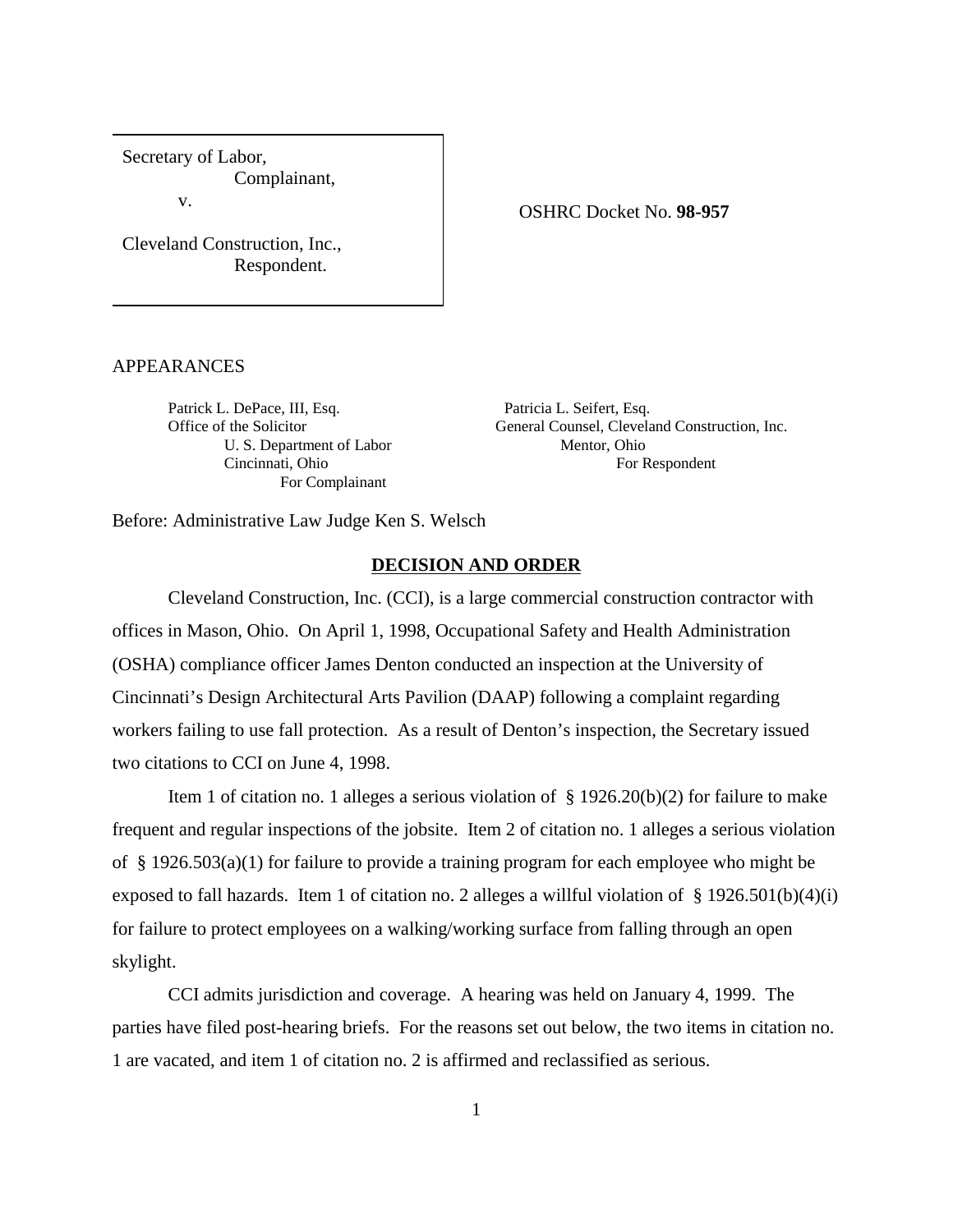#### Background

In 1996 the DAAP was built at the University of Cincinnati. Valentine Construction was the general contractor for the project. CCI was a subcontractor to Valentine Construction, hired to install the metal studs, drywall, acoustic ceilings, skylights, windows, roofing, carpeting, and flooring on the building (Tr. 235-236). CCI subcontracted the installation of the windows and the skylights to LinEl. LinEl subcontracted the skylight work to another subcontractor (Tr. 154, 235-236).

Rhett Stayer, a supervisor for CCI, was in charge of CCI's construction work on the DAAP in 1996. Stayer was on site daily during the construction of the DAAP (Tr. 182).

CCI returned to the DAAP in 1998 to oversee the installation of new skylights to replace the original skylights which had not been properly installed in 1996. CCI oversaw the replacement of the skylights as warranty work (Tr. 55, 154, 172, 234-236). Stayer was the superintendent overseeing the replacement of the skylights. Stayer was not on site at all times because he was also overseeing several other projects for CCI (Tr. 9, 11, 68, 177, 234).

To replace the skylights, CCI again subcontracted with LinEl, who in turn subcontracted with Midwest Erectors. Because Midwest did not have sufficient manpower to remove and replace the skylights, CCI provided several employees to work as laborers. At any given time there were usually three employees of Midwest on site and two or three employees of CCI (Tr. 14, 34, 68, 154-155, 172-173, 251).

The skylight at issue in this case is not flush with the working surface of the roof. The skylight is set atop parapet walls which decline inwards toward the building. The parapet is approximately 60 inches high at the outer portion of the wall and slopes down to 30 inches at the inner portion. The parapet itself is 8 inches wide. With the exception of the outer wall, roof sections surround the parapets (Tr. 38-39, 190). The width of the skylight and parapet structure is 18 to 25 feet. The skylight itself is segmented and divided into seven units by fins (Tr. 20, 220). The glass is set in steel purlins (Tr. 243). Each piece of skylight glass is 47¾ inches by as much as 110 inches, and weighs 400 pounds (Tr. 238).

2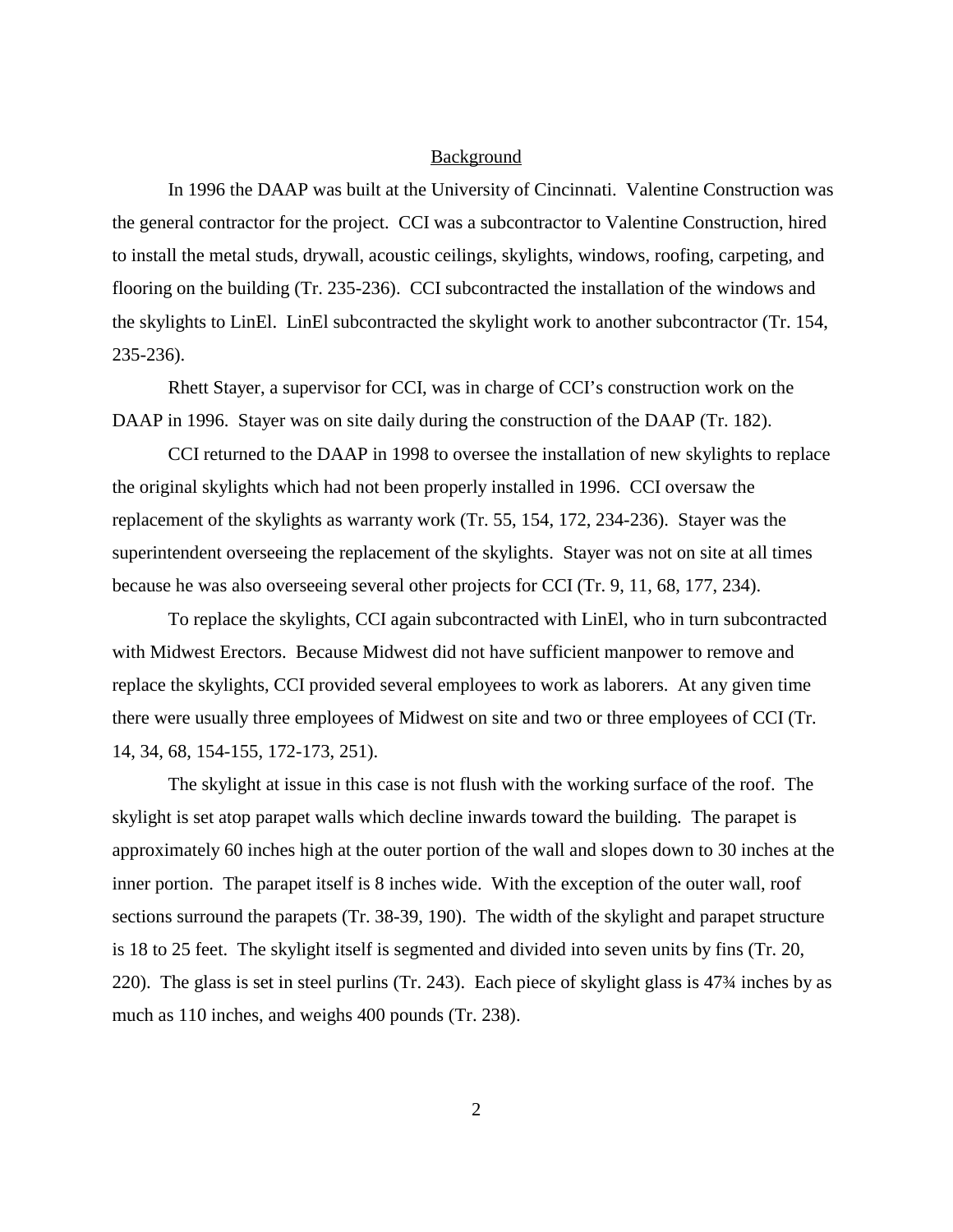Ralph Kerby is a journeyman glazer who worked on the original skylight installation in 1996 (Tr. 8, 30). In 1996, a platform placed below the skylight openings served as fall protection. In addition, employees used safety harnesses and lanyards to tie off when working from the roof of the building, adjacent to the skylight openings (Tr. 9-11, 26, 32-33, 182). In 1998, a finished building with pendant hung lights and a library was beneath the skylight (Tr. 175).

In the spring of 1998, Midwest called Kerby to return to the DAAP to help with the removal and replacement of the skylights. Kerby worked for one day removing moldings and preparing the skylight glass for removal (Tr. 13-14, 33-34).

In order to replace the skylight, the workers removed the beauty caps and the pressure bar. The workers cut out the caulk and then removed the glass. Starting at the top of the skylight, four people applied suction cups to the glass pane and lifted it. Two by fours were slid underneath the glass and the glass was slid down the lower portion of the skylight with the help of gravity (Tr. 157, 237-239).

Once the glass was removed, the workers cleaned the steel by scraping off the old glazing tape and wiping down the frame. They then prepped the steel by applying new glazing tape (Tr. 19, 21). For the lower portions of the skylight unit, the workers would kneel on the roof with the parapet in front of them. The upper portion was accessed by a ladder placed on the ground. A worker would then lean out with the parapet at his chest. The innermost portions of steel were cleaned and prepped by laying planks across the purlins, two by two angle irons approximately 8 inches thick and made of steel. The workers would then lie on the planks to perform the work (Tr. 241-243).

Kerby did not work again on the site after his first day, but he did return to the site to collect his pay. Upon returning to the site, Kerby observed that some of the skylight glass had been removed and two Midwest glazers and two CCI laborers were scraping sealant from the frames of the skylight without using any means of fall protection, exposing them to a fall of approximately 16 to 22 feet through the skylight opening (Tr. 15-16, 39-40).

Kerby telephoned OSHA and informed the agency of the working conditions he had observed at the DAAP. On April 1, 1998, OSHA compliance officer James Denton arrived at the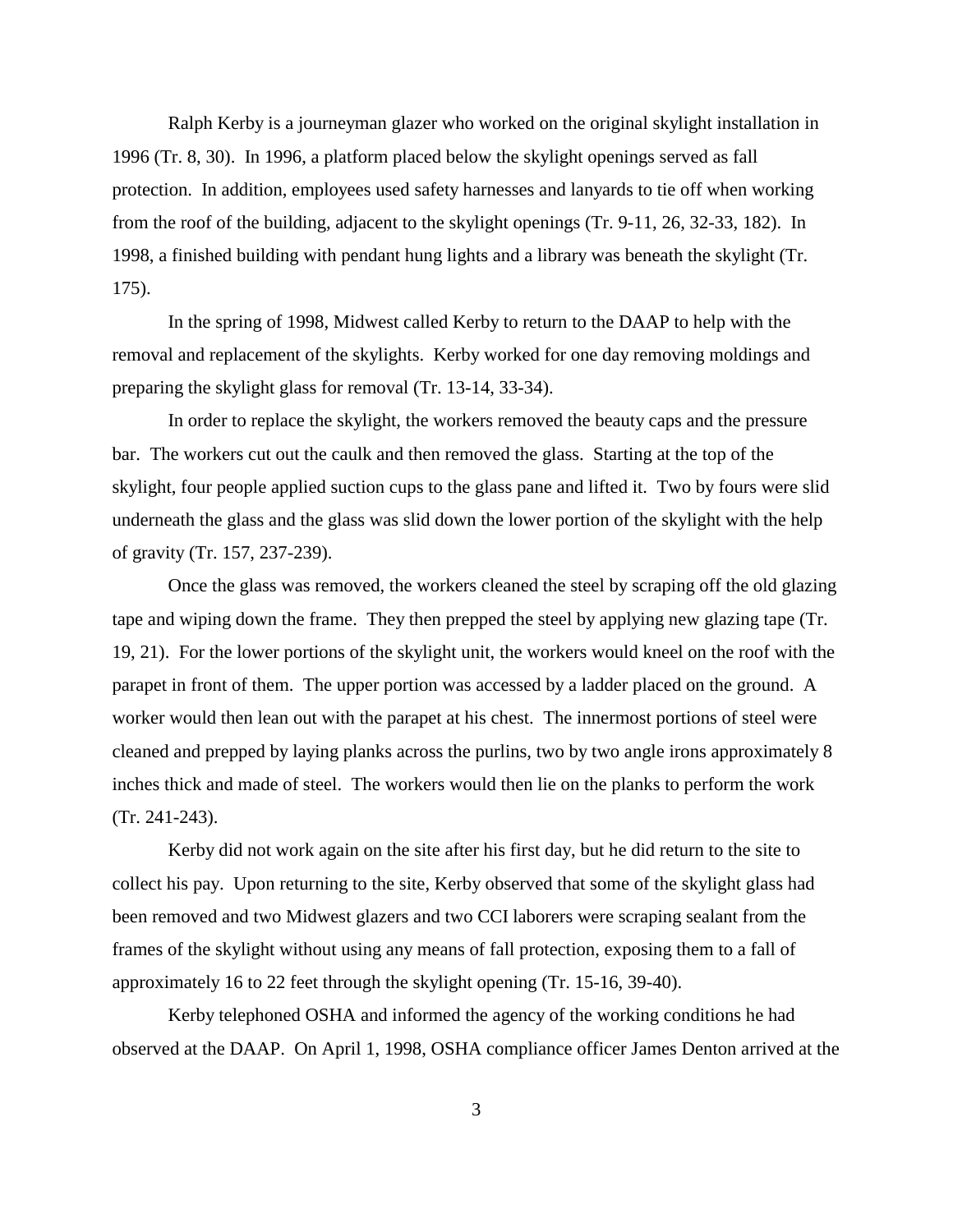site to conduct an inspection in response to Kerby's complaint. When he arrived, Denton went to the main roof of the DAAP, above the location where the skylights were being replaced. From that location, Denton observed the Midwest and CCI employees working on the skylight replacement. Denton videotaped the activity he observed (Exh. C-1; Tr. 56-59).

The videotape shows a Midwest employee standing between a skylight opening and a wall. CCI superintendent Stayer can be seen standing, walking, and scooting adjacent to a skylight opening without using any means of fall protection. Nothing was covering the skylight opening. Stayer and the Midwest employee were exposed the hazard of falling through the skylight opening (Exh. C-1; Tr. 60-63, 93-94).

After videotaping the site, Denton continued his inspection, including interviewing Stayer. As a result of Denton's inspection, the Secretary issued the two citations that gave rise to this proceeding.

#### Citation No. 1

The Secretary has the burden of proving her case by a preponderance of the evidence.

In order to establish a violation of an occupational safety or health standard, the Secretary has the burden of proving: (a) the applicability of the cited standard, (b) the employer's noncompliance with the standard's terms, (c) employee access to the violative conditions, and (d) the employer's actual or constructive knowledge of the violation (*i.e.,* the employer either knew or, with the exercise of reasonable diligence could have known, of the violative conditions).

*Atlantic Battery Co.,* 16 BNA OSHC 2131, 2138 (No. 90-1747, 1994).

In order to establish that a violation is "serious" under  $\S 17(k)$  of the Act, the Secretary must establish that there is a substantial probability of death or serious physical harm that could result from the cited condition. In determining substantial probability, the Secretary must show that an accident is possible and the result of the accident would likely be death or serious physical harm. The likelihood of the accident is not an issue. *Spancrete Northeast, Inc.,* 15 BNA OSHC 1020, 1024 (No. 86-521, 1991).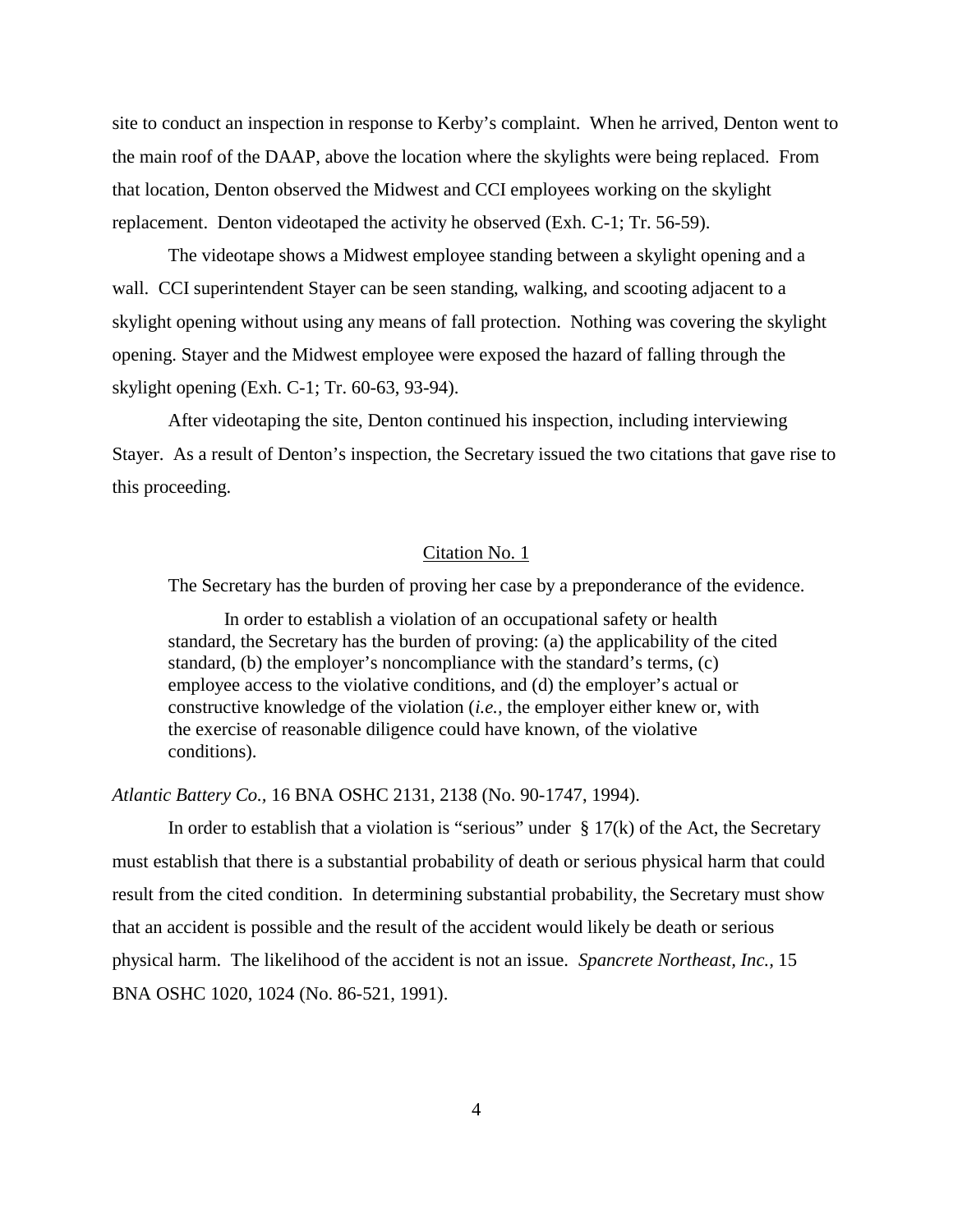## Item 1: Alleged Serious Violation of § 1926.20(b)(2)

The Secretary alleges that CCI committed a serious violation of § 1926.20(b)(2), which provides:

[P]rograms [for accident prevention] shall provide for frequent and regular inspections of the job sites, materials, and equipment to be made by competent persons designated by the employers.

Stayer was CCI's competent person on the site. Denton testified that Stayer told him "that he had not conducted a, quote, work site safety inspection of the site; that it was part of his responsibility to do that, but he had not done it on this particular project" (Tr. 88). Denton also stated, "Mr. Stayer had been there from basically the inception of this work which would have been maybe ten days prior to my inspection. Mr. Stayer's failure to inspect falls in line also with anticipation of hazards, not only identifying what is there, but what might be there" (Tr. 114- 115).

Denton took a written statement from Stayer the day of the inspection. The statement, which is not signed by Stayer, does not mention whether or not Stayer conducted safety inspections of the site (Exh. C-3; Tr. 115-116). The Secretary adduced evidence that Stayer did not document any safety inspections he made of the site (Tr. 217). Section 1926.20(b)(2) does not require that the inspection be documented.

Stayer disputes Denton's statement that he told Denton that he had not conducted any safety inspections at the site. Stayer testified (Tr. 177):

I believe the question that I understood from Mr. Denton to be was, "How long have you been on the site?"

And, my comment was that, "We've been back for two weeks. Then we started two weeks."

I think there was a total misunderstanding of the question and answer, but I inspected the site every day prior to the start of work.

The Secretary argues that "[i]t is apparent that Mr. Stayer did not conduct the necessary inspections because on April 1, 1998, he arrived on the site, and an employee was already on the roof, exposed to a fall hazard" (Secretary's Brief, p. 15). An inspection conducted in compliance with § 1926.20(b)(2) would not have prevented the employee from getting on the roof before Stayer arrived at the site on April 1. The standard does not require that the competent person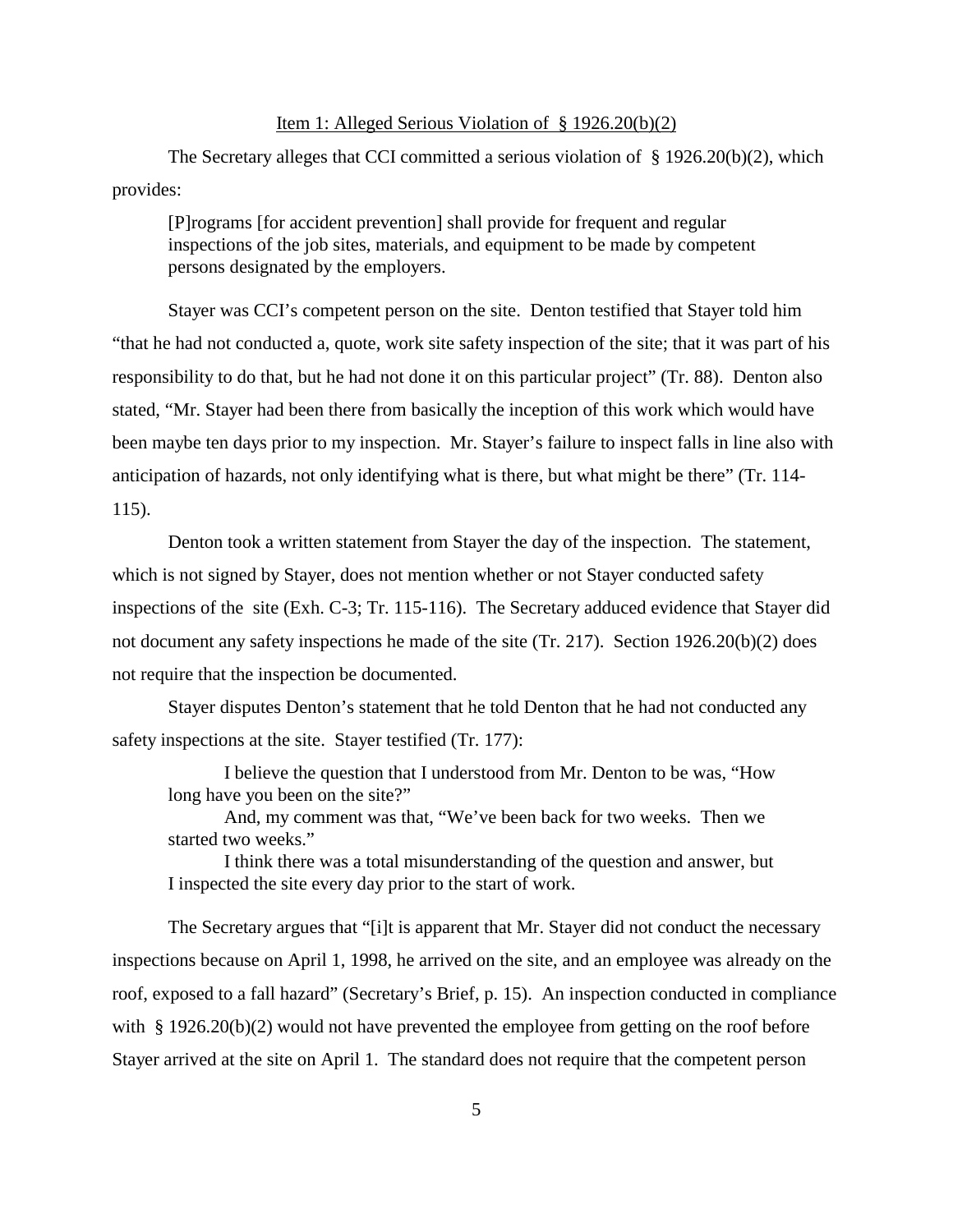maintain a continuous presence on the site, only that he or she conduct frequent and regular inspections of the site.

The only evidence of a violation that the Secretary adduced was Denton's statement that Stayer told him that he did not conduct safety inspections of the site. This statement is not corroborated by Stayer's written statement taken by Denton, and it was directly refuted by Stayer at the hearing. The Secretary has failed to establish by a preponderance of the evidence that Stayer failed to make the required inspections. Item 1 is vacated.

# Item 2: Alleged Serious Violation of  $\S$  1926.503(a)(1)

The Secretary alleges that CCI committed a serious violation of  $\S 1926.503(a)(1)$ , which appears in subpart (M) and provides:

The employer shall provide a training program for each employee who might be exposed to fall hazards. The program shall enable each employee to recognize the hazards of falling and shall train each employee in the procedures to be followed in order to minimize these hazards.

The Secretary's basis for citing this item is Denton's testimony regarding his interview

with CCI employee Mike Zapf. Denton stated (Tr. 86):

I had sat down and interviewed a couple of other employees, laborers that were on the site, one in particular, this Mr. Zapf, who I asked about training specifically, and he told me that he had been part of some safety and health meetings where various topics had been discussed but he had no specific training in the OSHA subpart (M) fall protection requirements.

The court asked Denton for a more detailed description of the his interview with Zapf

(Tr. 135-136):

Q.: And, what was it specifically about what Mr. Zapf told you that led you to conclude that there was no training program?

Denton: When I asked him specifically about the OSHA requirement under Subpart (M) for fall protection, if he knew those or had been trained on those, and his answer to me was, "no."

Q.: Let me ask you this: Was that the question you asked him; whether or not you were trained under Subpart (M), fall protection?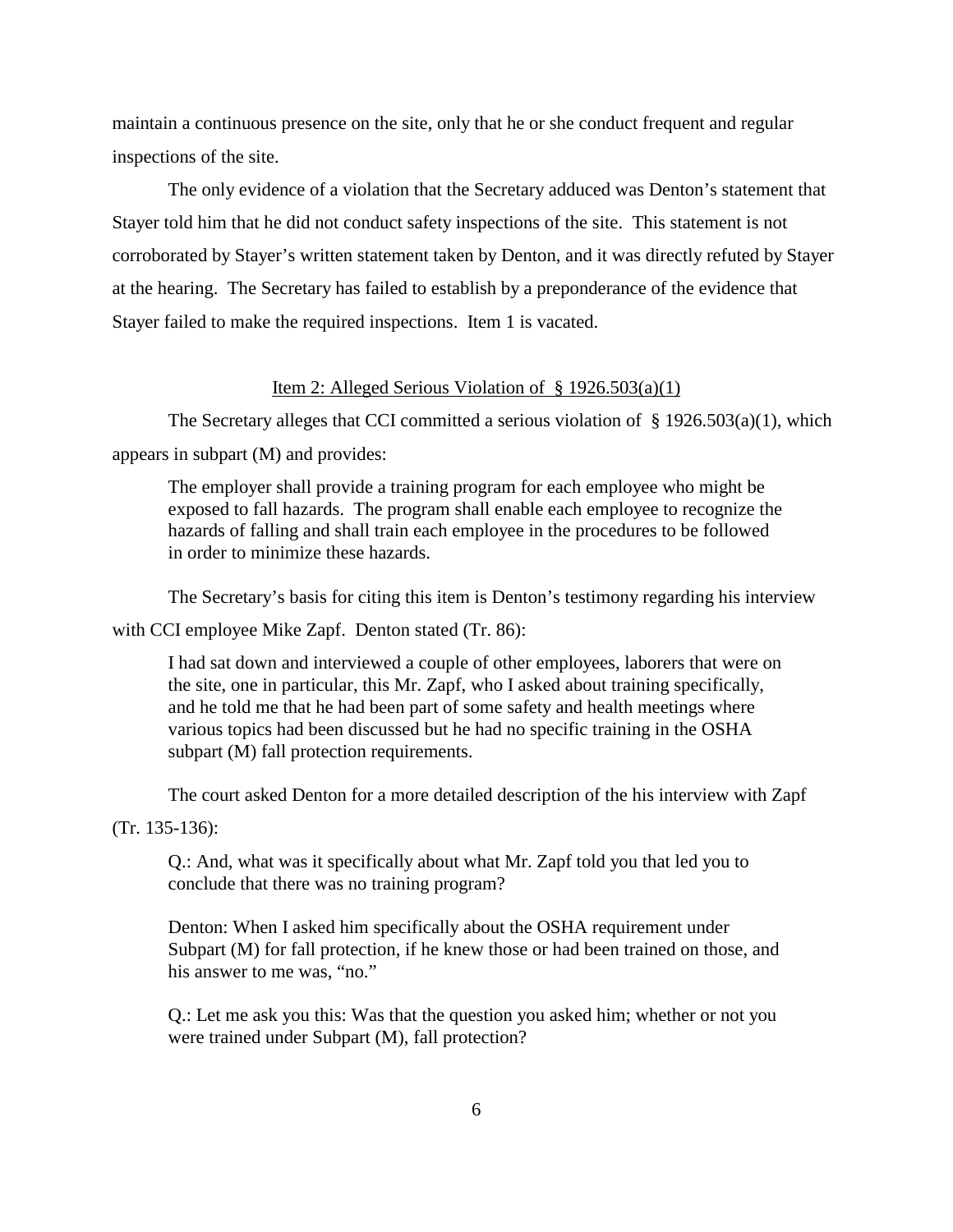Denton: Yes.

Q.: I don't want to put words in your mouth. Tell me as best you can exactly what the question was that you asked Mr. Zapf.

Denton.: I asked it in two ways. I first said, "What training have you received while employed with Cleveland Construction?"

And, then, his answer to that was that he had participated in some safety meetings where certain topics had been discussed.

The second part of that was, "Had you received any training in the OSHA Subpart (M) fall protection standards?"

And his answer to that was, "no."

CCI produced a training form, signed by Zapf and dated April 8, 1997. The form states that the employee has attended a training session conducted by the site superintendent, and that the training included (Exh. R-3):

3. Duty to have Fall Protection

A) Six (6) foot rule for walking/working surfaces

B) Explain: building edge, floor openings, wall openings

C) Ten (10) foot rule for scaffolds

D) Explain: guardrails/endrails, personal fall protection systems, warning lines and safety monitors

When Denton asked Zapf if he had been trained in fall protection, Zapf asserted that he had. This training is documented in Exhibit R-3. Zapf only answered in the negative when Denton asked him if he had been trained under "subpart (M)."

Employers are not required to ensure that their employees memorize the table of contents of the 1926 standards. An employee who has received fall protection training in compliance with the requirements of subpart (M) may not know that the fall protection standards are contained in subpart (M). In the present case, Zapf told Denton that he had received fall protection training. The Secretary adduced no proof that the training was deficient.

The Secretary has failed to establish a violation of  $\S$  1926.503(a)(1). Item 2 is vacated.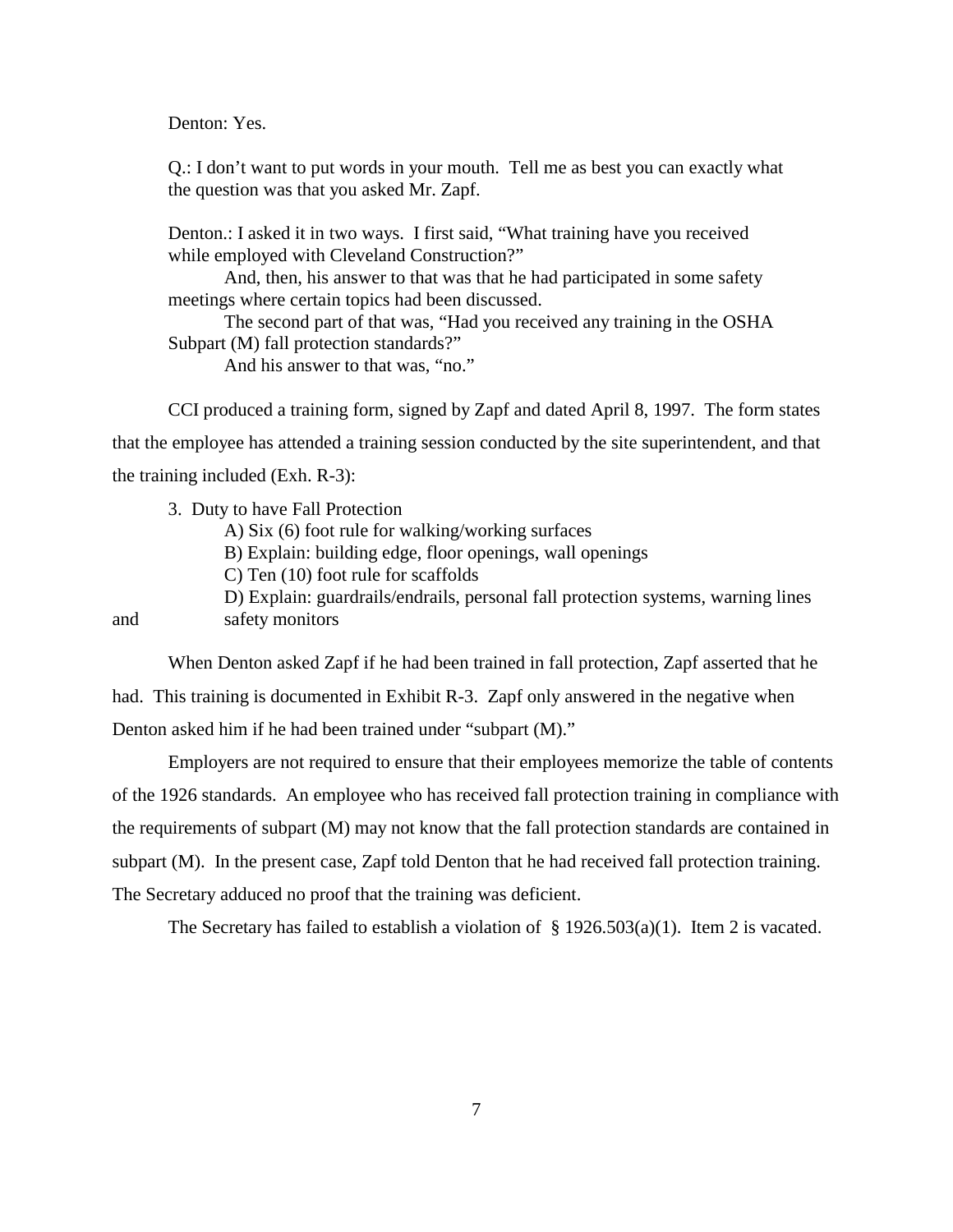## Citation No. 2

#### Item 1: Alleged Willful Violation of  $\S$  1926.501(b)(4)(i)

The Secretary alleges that CCI committed a willful violation of  $\S 1926.501(b)(4)(i)$ , which provides:

Each employee on walking/working surfaces shall be protected from falling through holes (including skylights) more than 6 feet (1.8 m) above lower levels, by personal fall arrest systems, covers, or guardrail systems erected around such holes.

Denton observed and videotaped Stayer walking down the sloped wall next to the skylight opening. Stayer then sat down, stood up, and slipped as he walked back up the slope (Exh. C-1; Tr. 94). A Midwest employee was between the skylight opening and the wall of the building (Tr. 97). Both men were exposed to a fall of 18 to 22 feet through the skylight opening (Tr. 62). The skylight opening was uncovered, and no other form of fall protection was used.

CCI argues that  $\S 1926.501(b)(4)(i)$  did not apply to the skylight worksite at the time of Denton's inspection. CCI states (CCI's Brief, p. 11):

Stayer's whole purpose was to supervise the erection of a scaffold and ramp, investigate, inspect, and assess the workplace conditions prior to the commencement of construction that day. He did not perform any work.

CCI contends that Stayer only discovered that the glass had been removed from the frames after he had walked up the ramp to the roof. At that point he also saw that a Midwest employee was exposed to the fall hazard. CCI argues that Stayer had no choice but to remain exposed to the fall hazard while he directed the employees to abate the hazard by placing planking over the opening. Stayer and the employees did not use fall protection while planking over the skylight opening (Tr. 141-142).

CCI's argument that the cited standard does not apply because Stayer was not doing actual work on the skylight is rejected. Section 1926.501(b)(4)(i) applies to Stayer's activities at the time of Denton's inspection. The fact that Stayer was not engaged in actually installing glass at the time of his exposure to the fall hazard does not alter the fact that he was exposed to the fall while in the scope of his employment.

8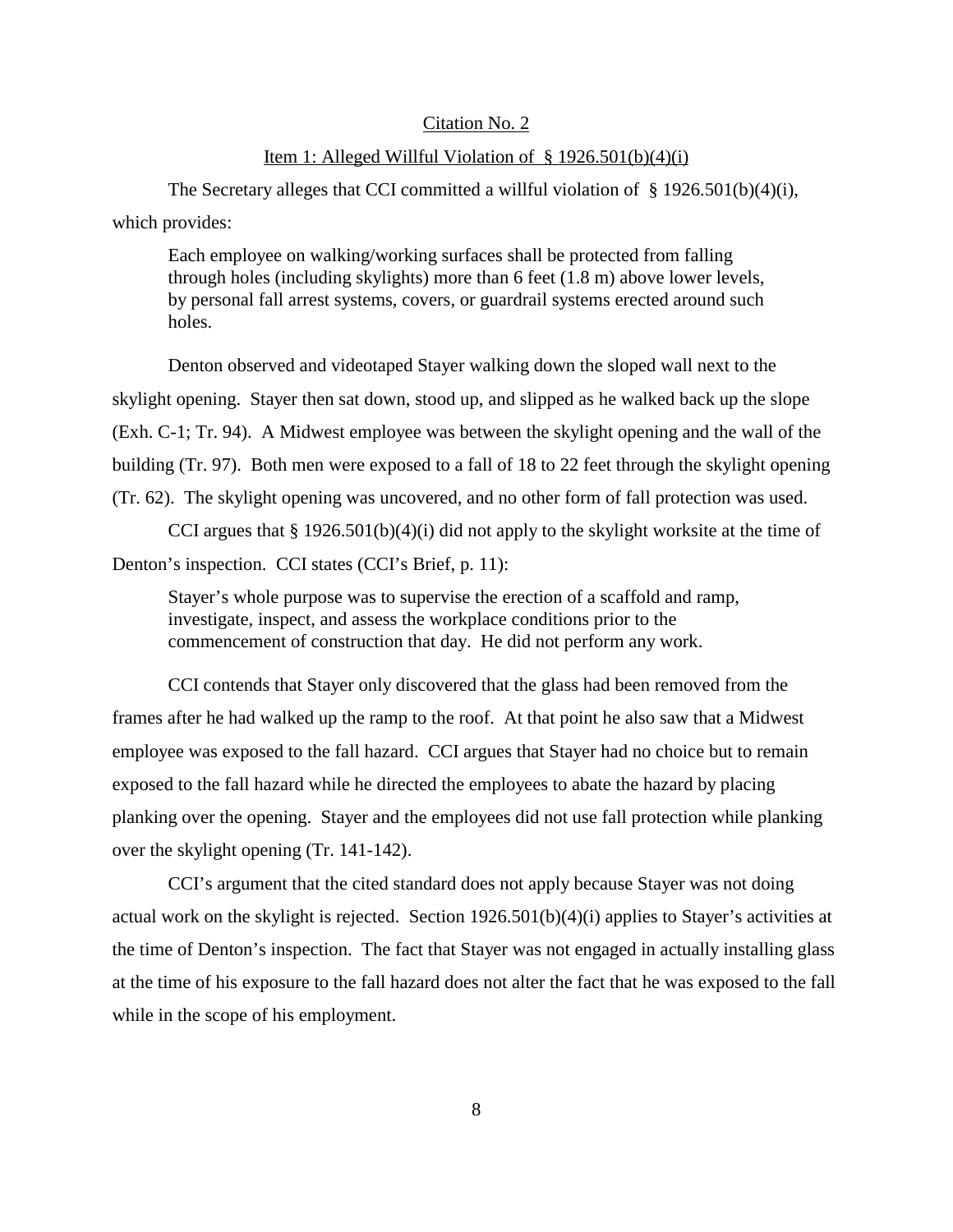CCI also argues that  $\S 1926.501(b)(4)(i)$  does not apply to the cited conditions because a skylight is not a hole in a walking/working surface. CCI cites § 1926.501(b)(10) as being more applicable to the conditions at issue. Section 1926.501(b)(10) applies to "Roofing work on Lowslope roofs," and allows the use of a safety monitoring system (which CCI claims it was using in the present case) on roofs that are 50 feet or less in width.

Section  $1926.501(b)(10)$  applies to "roofing work," which § 1926.500(b) defines as "hoisting, storage, application, and removal of roofing materials and equipment, including related insulation, sheet metal, and vapor barrier work, but not including the construction of the roof deck." CCI was doing none of these things. Furthermore, the cited standard, § 1926.501(b)(4)(i), specifically identifies skylights as holes within its meaning. Section  $1926.501(b)(4)(i)$  is applicable in the present case.

The Secretary has established that the cited standard applies; that CCI's employee failed to use fall protection, in violation of the cited standard; that CCI's employee was exposed to a fall hazard; and that CCI knew of the violative condition because it was a CCI superintendent who committed the violation. CCI asserted no affirmative defenses prior to the hearing. The Secretary has established a violation of § 1926.501(b)(4)(i).

## Willful Classification

The Secretary alleges that CCI's violation of  $\S 1926.501(b)(4)(i)$  was willful. Willfulness is defined by the Review Commission as "one committed with intentional, knowing or voluntary disregard for the requirements of the Act, or with plain indifference to employee safety." *Conie Construction, Inc.,* 16 BNA OSHC 1870, 1872 (No. 92-0264, 1994).

[A] violation is not willful if the employer had a good faith opinion that the violative conditions conformed to the requirements of the cited standard. However, the test of an employer's good faith for these purposes is an objective one--whether the employer's belief concerning a factual matter or concerning the interpretation of a standard was reasonable under the circumstances.

*Williams Enterp., Inc.,* 13 BNA OSHC 1249, 1259 (No. 85-355, 1987).

The Review Commission has held that "a willful charge is not justified if an employer has made a good faith effort to comply with a standard or to eliminate a hazard even though the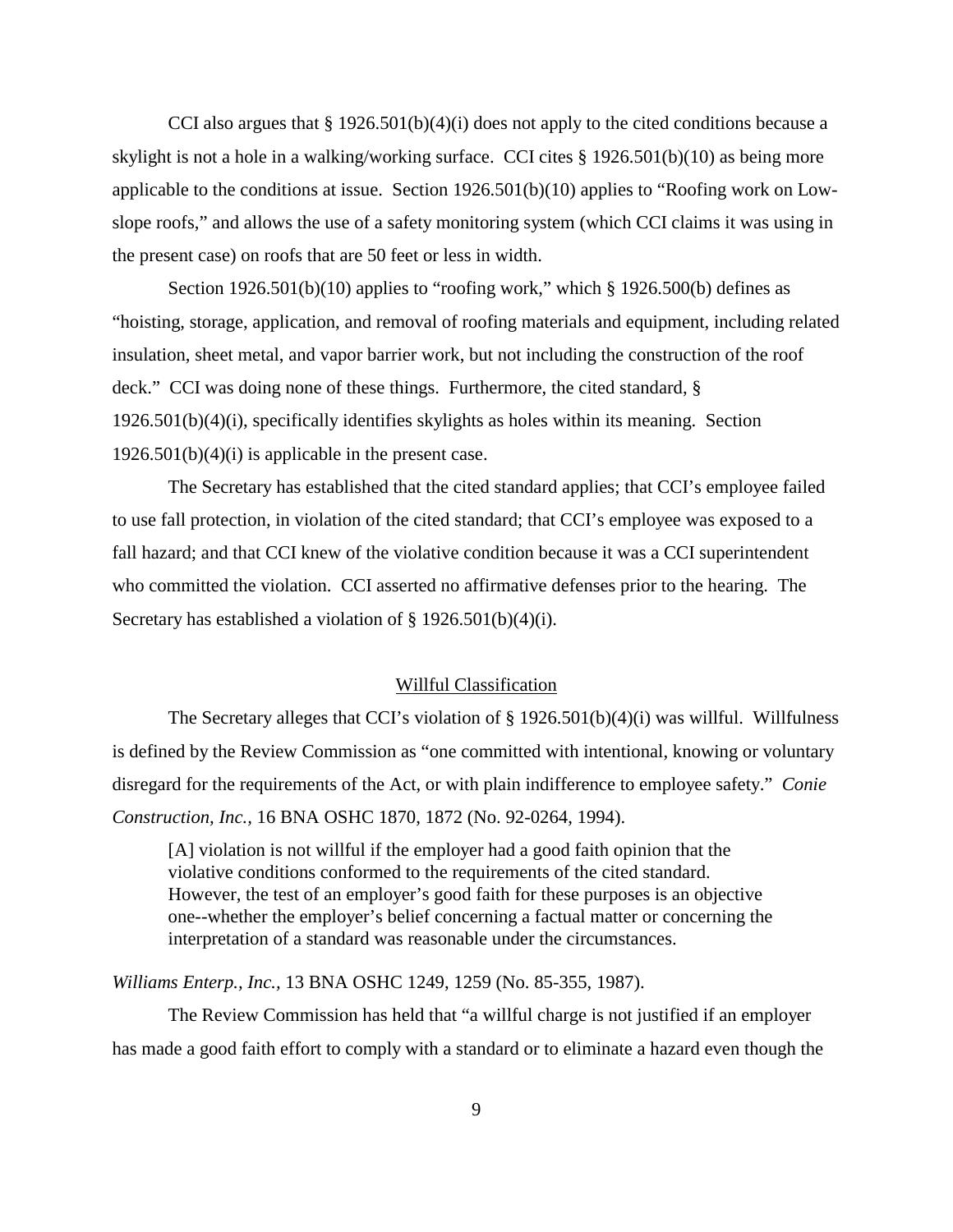employer's efforts are not entirely effective or complete." *Valdak Corp.,* 17 BNA OSHC 1135, 1136 (No. 93-239, 1995), *aff'd* 73 F.3d 1455 (8th Cir. 1996).

The Secretary has failed to show that the violation was willful. Stayer's behavior was careless, but it was not shown to be intentional or committed with reckless disregard. Stayer was surprised to observe an employee exposed to a fall hazard when he gained access to the roof on April 1. He wished to act quickly to abate the hazard. Stayer explained his predicament at the hearing (Tr. 166-167):

At that point I was faced with--there was only three things I could do: Number one, I could tell him to get out of there, but that would involve walking up the ramp that the guy walked down that he shouldn't have. My second option was, I could have gone back to the studio--left this guy on the roof, gone back to the studio, got my lanyard, my personal fall protection, try to find a janitor who would let me off the roof. Then, I would have had to put a safety line up to go to the edge of the roof to drop a line.

Then, I would have headed on back around, somehow got it from the ground and re-hooked myself up in that facility which would probably take about 45 minutes. I couldn't leave the guy on the roof. The guy showed some poor discretion by going up there. I had no choice. I had to stay there with my eyes on that guy and cover the hole, and that's what I did. I had no choice. It was a Catch 22.

The violation is classified as serious.

# Penalty Determination

The Commission is the final arbiter of penalties in all contested cases. Under  $\S 17(i)$  of the Act, in determining the appropriate penalty, the Commission is required to find and give "due consideration" to (1) the size of the employer's business, (2) the gravity of the violation, (3) the good faith of the employer, and (4) the history of previous violations. The gravity of the violation is the principal factor to be considered.

CCI employed over 200 employees at the time of Denton's inspection (Tr. 45). The Secretary has cited CCI for serious violations of the Act within the past three years (Exh. C-4). CCI is credited with showing good faith because it has a written safety program, which includes training in fall protection (Exh. C-2).